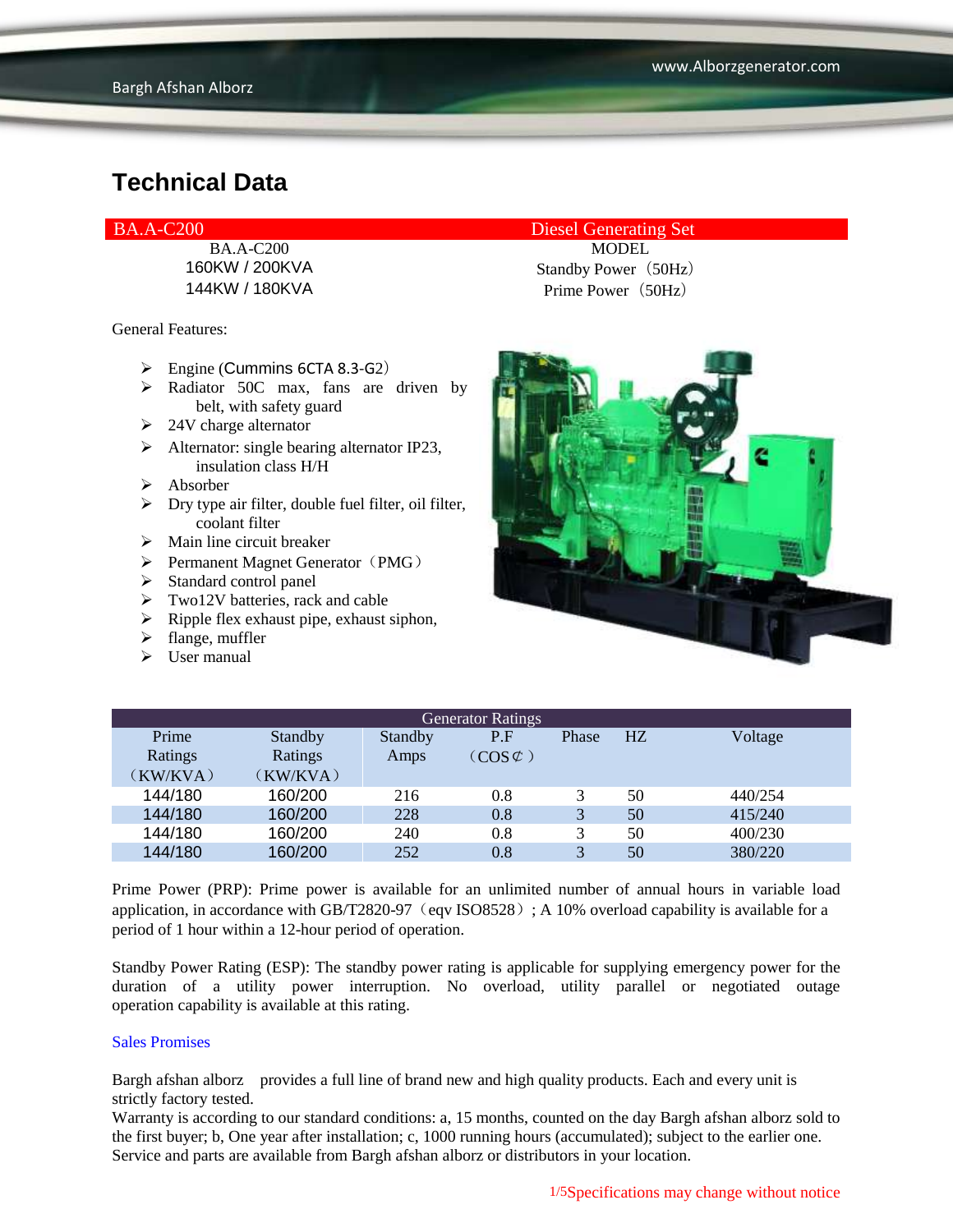| <b>BA.A-C200</b>                 | <b>Diesel Generating Set</b>                |
|----------------------------------|---------------------------------------------|
|                                  | <b>ENGINE DATA</b>                          |
| Manufacturer / Model:            | Cummins 6 CTA 8.3-G2, 4-cycle               |
| Air Intake System:               | Turbo Charged and Search Refrigerated       |
| Fuel System:                     | Mechanical                                  |
| <b>Cylinder Arrangement:</b>     | 6 In line                                   |
| Displacement:                    | 8.3L                                        |
| Bore and Stroke:                 | $114*135$ (mm)                              |
| <b>Compression Ratio:</b>        | 16.5:1                                      |
| Rated RPM:                       | 1500rpm                                     |
| Max. Standby Power at Rated RPM: | 160KW/217HP                                 |
| Governor Type:                   | RSV Mechanical(Std) / Electronic (Optional) |
|                                  | <b>Exhaust System</b>                       |
| <b>Exhaust Gas Flow:</b>         | $30 \text{ m}$ <sub>2</sub> /min            |
| <b>Max Back Pressure:</b>        | 10kPa                                       |
|                                  | Air Intake System                           |
| Air Flow:                        | 12.5 m <sub>3</sub> /min                    |
|                                  | <b>Fuel System</b>                          |
| 100% (Prime Power) Load:         | L/h<br>40                                   |
| 75% (Prime Power) Load:          | 30<br>L/h                                   |
| 50% (Prime Power) Load::         | 20 L/h                                      |
|                                  | Oil System                                  |
| Total Oil Capacity:              | 360 L                                       |
| Oil Consumption:                 | ≤4g/kwh                                     |
| Engine Oil Tank Capacity:        | 23.8L                                       |
|                                  | Cooling System                              |
| <b>Total Coolant Capacity:</b>   | 36 L                                        |
| Thermostat:                      | $82-95^\circ$                               |
| Max Water Temperature:           | $104$ °C                                    |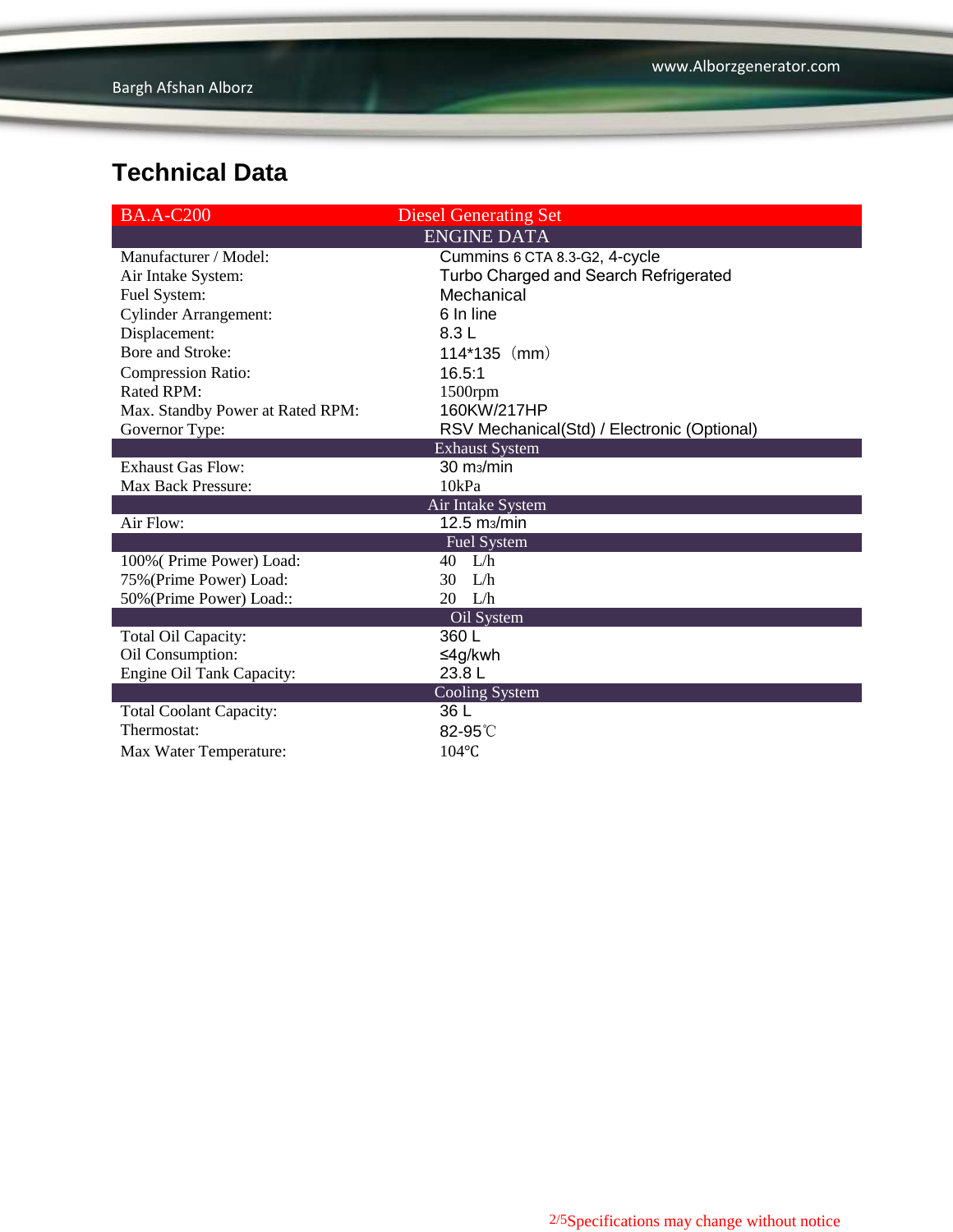| <b>BA.A-C200</b>                                                                           | <b>Diesel Generating Set</b>             |  |  |  |  |
|--------------------------------------------------------------------------------------------|------------------------------------------|--|--|--|--|
| <b>ALTERNATOR SPECIFICATION</b>                                                            |                                          |  |  |  |  |
|                                                                                            | <b>GENERAL DATA</b>                      |  |  |  |  |
| Compliance with GB755, BS5000, VDE0530, NEMAMG1-22, IED34-1, CSA22.2 and AS1359 standards. |                                          |  |  |  |  |
| <b>Alternator Data</b>                                                                     |                                          |  |  |  |  |
| Number of Phase:                                                                           | 3                                        |  |  |  |  |
| Connecting Type:                                                                           | 3 Phase and 4 Wires, "Y" type connecting |  |  |  |  |
| Number of Bearing:                                                                         | 1                                        |  |  |  |  |
| <b>Power Factor:</b>                                                                       | 0.8                                      |  |  |  |  |
| Protection Grade:                                                                          | IP23                                     |  |  |  |  |
| Altitude:                                                                                  | $\leq$ 1000m                             |  |  |  |  |
| <b>Exciter Type:</b>                                                                       | Brushless, self-exciting                 |  |  |  |  |
| Insulation Class, Temperature Rise:                                                        | H/H                                      |  |  |  |  |
| Telephone Influence Factor (TIF):                                                          | $50$                                     |  |  |  |  |
| THF:                                                                                       | $<$ 2%                                   |  |  |  |  |
| Voltage Regulation, Steady State:                                                          | $\leq \pm 1\%$                           |  |  |  |  |
| <b>Alternator Capacity:</b>                                                                | <b>200 KVA</b>                           |  |  |  |  |
| <b>Alternator Efficiencies:</b>                                                            | 96%                                      |  |  |  |  |
| Air Cooling Flow:                                                                          |                                          |  |  |  |  |
| <b>GENERATING SET DATA</b>                                                                 |                                          |  |  |  |  |
| <b>Voltage Regulation:</b>                                                                 | $\geq \pm 5\%$                           |  |  |  |  |
| <b>Voltage Regulation, Stead State:</b>                                                    | $\leq \pm 1\%$                           |  |  |  |  |
| Sudden Voltage Warp (100% Sudden Reduce):                                                  | $<+25\%$                                 |  |  |  |  |
| Sudden Voltage Warp (Sudden Increase):                                                     | $\leq$ -20%                              |  |  |  |  |
| Voltage Stable Time (100% Sudden Reduce):                                                  | $\leq 6S$                                |  |  |  |  |
| Voltage Stable Time (Sudden Increase)                                                      | $\leq 6S$                                |  |  |  |  |
| Frequency Regulation, Stead State:                                                         | $\leq 5\%$                               |  |  |  |  |
| Frequency Waving:                                                                          | ≤ $0.5%$                                 |  |  |  |  |
| Sudden Frequency Warp (100% Sudden Reduce):                                                | $\leq +12\%$                             |  |  |  |  |
| Sudden Frequency Warp (Sudden Increase):                                                   | $\leq$ -10%                              |  |  |  |  |
| Frequency Recovery Time (100% Sudden Reduce):                                              | $\leq$ 5S                                |  |  |  |  |
| Frequency Recovery Time (Sudden Increase):                                                 | $\leq$ 5S                                |  |  |  |  |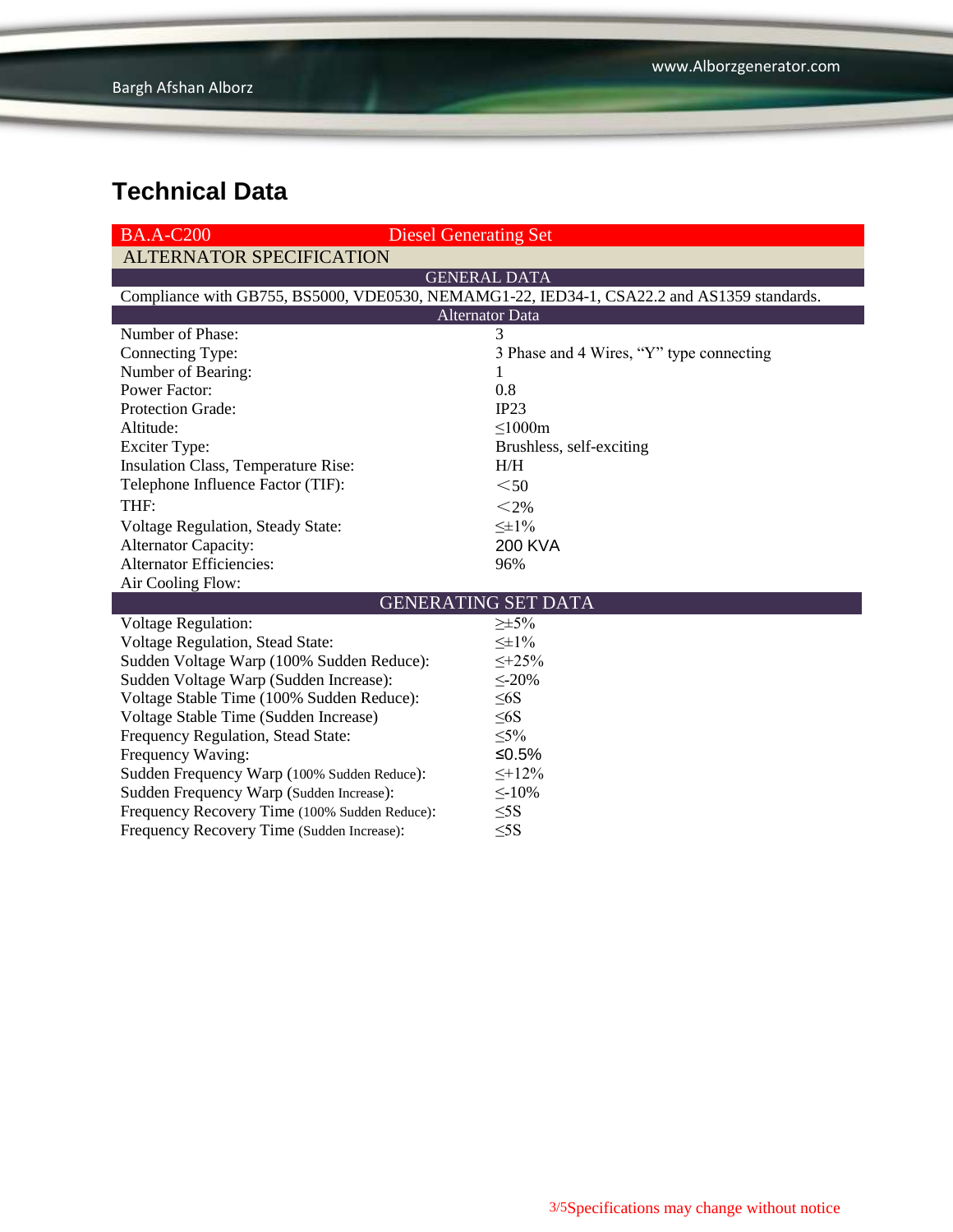| <b>BA.A-C200</b>              | <b>Diesel Generating Set</b> |                                  |
|-------------------------------|------------------------------|----------------------------------|
| Options                       |                              |                                  |
| Engine                        | <b>Fuel System</b>           | <b>Control System</b>            |
| Heater 2KW & 4KW              | Daily Fuel Tank              | Auto Control Panel               |
| Battery Charger 3.5A & 7A     | <b>Base Fuel Tank</b>        | Remote Control Panel             |
|                               | <b>Water Separator</b>       | Auto Transfer Switch (ATS)       |
|                               | <b>Fuel Level Sensor</b>     | <b>Paralleling System</b>        |
|                               |                              |                                  |
| Anti-Condensation Heater      | Rainproof Type               | <b>Engine Parts Drawing List</b> |
| Drop CT (For Paralleling)     | Soundproof Type              | <b>Spare Parts</b>               |
|                               | Container Type               |                                  |
| Dimension & Weight            |                              |                                  |
| <b>Standard Configuration</b> | With Base Fuel Tank          | Soundproof Type                  |
| (Open Type)                   |                              |                                  |
| Overall Size: 2370 (mm)       |                              | Overall Size: 3270 (mm)          |
| $*1130$ (mm) $*1630$ (mm)     |                              | $*1160$ (mm) $*1890$ (mm)        |
| Weight: 1700 kg               |                              | Weight:2200 kg                   |